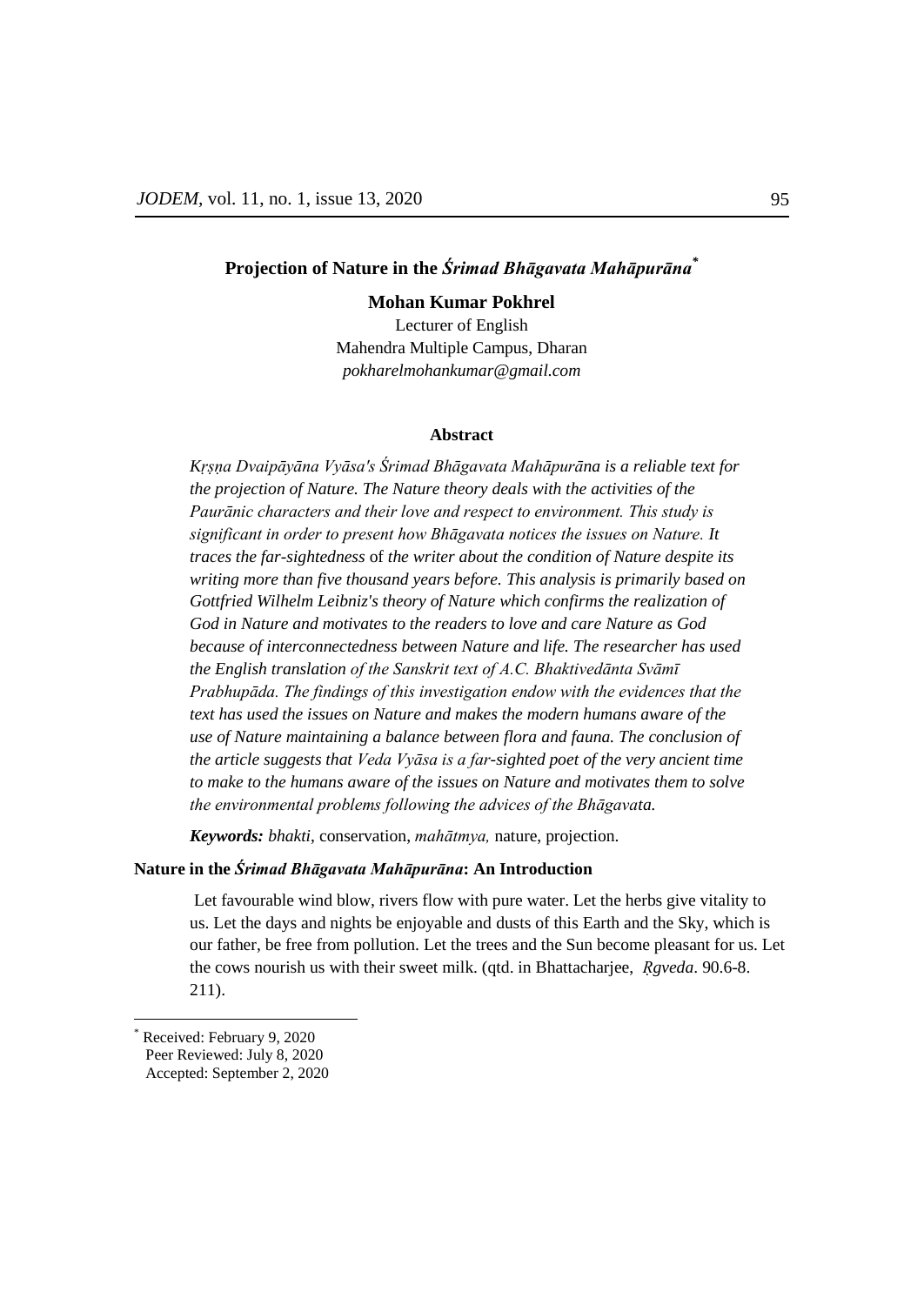With such ideas the *Rgveda* proclaim the prayer of humans to Nature due to her offer to them for an appropriate place to live. In this regard, it is a moral responsibility of the modern humans to pay homage to the objects of Nature such as the Sun, sky, rivers, trees, mountains, shrubs and herbs. The objects of Nature make the life of humans vigorous and delightful. For the blessing of Nature in the life of the creatures, humans should not create problems in the equilibrium of Nature. Keeping the same idea of Nature of the *Ṛgveda* in mind, the researcher has an endeavor to highlight the concept of Nature in *Śrimad Bhāgavata Mahāpurāna*. Hereafter, the researcher uses the word only *Bhāgavata* in this article.

The ancient history of humans informs us the projection of Nature in the life of flora and fauna and human beings struggled for their survival by making friendship with the natural things. They had obligation to adjust themselves with the natural conditions that affected them physically and mentally (qtd. in Chattopādhyāya 1). The noticeable aspect is that being afflicted by the circumstances, those humans see the similarities of the mystery of Nature to the spiritual things from the analytical point of view. This realization in the importance of Nature in the life of the very ancient period traces awareness and respect of those humans to Nature. From this appropriate realization, there is the improvement in the quality of human life and they can save themselves from the problems caused by Nature.

In the *Bhāgavata*, the notion of the universe is based on the universal form of Kṛṣṇa and this dealing is related to the idea that the objects of Nature are the parts of his body. Evidently, this concept is clarified by Veda Vyāsa referring the notion of Śukadeva Gosvāmi to king Parikshīt in the text:

His genitals and the *mitrā-varunas* are his two testicles. The ocean is his waist, and the hills and mountains are the stacks of his bones. The rivers are the veins of the gigantic body, the trees are the hairs of his body, and the omnipotent air is his breath. The passing ages are his movements, and his activities are the reactions of the three modes of material Nature (qtd. in Prabhupāda. 2.1.32-33).

The above discussion heads to the analysis of the development of the Nature theory from the universal form of the superhero in the *Bhāgavata*. This notion has occupied a considerable space in the text and it motivates to the readers to respect the things of Nature as the body parts of the superhero. With this idea at the centre of attention, humans remain conscious with the remarkable images of Nature and they should ponder for the restoration of Nature. Thus, this confluence between Nature and the universal form of Krsna is a base to control the intervention of humans on Nature from the religious perspective. If humans have notion to regard Kṛṣṇa and Nature from the same perspective, they hesitate to destroy Nature.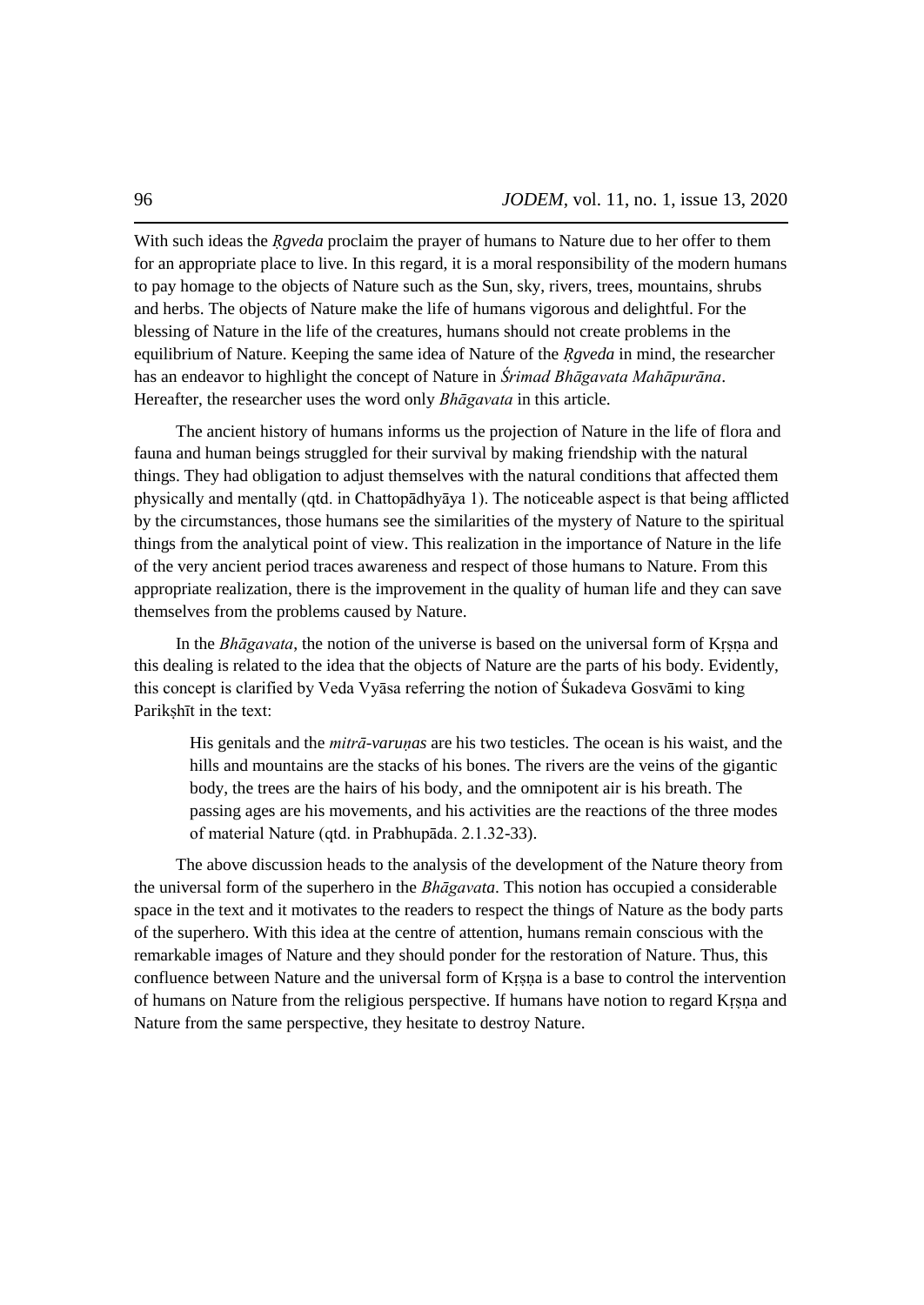In support of this line of argument, Georg Wilhelm Friedrich Hegel, a German philosopher, involves his notion on Nature in the divine form. Basing his argument on such idea, he argues that "Nature has presented itself as the idea in the form of otherness" (1). In this context, it is important to see Nature in the divine form and this concept has continuation to survive in different dimensions in the modern world. This finding of the philosopher reveals the elements of Nature in the *Bhāgavata*. There are number of noticeable points in the text for making a balance between *dharma* (duty) and *karma* (action) to intensify the significance of Nature for both flora and fauna.

#### **Problem, Objectives, and Methodology**

In this article, an attempt has been made to unfurl the concepts of Nature manifested in the *Bhāgavata* and it ventures to stress the notions on Nature. It traces the utility of the things of Nature harmonizing these with the modern perceptions and the relevance of these ideas in the world. The text has stressed on understanding Nature from the spiritual and the philosophical perspectives. This trend has been continued with the slight differences at present relating to Nature. The prime approach of this research is to blend both the spiritual notions of the *Bhāgavata* and the concept of Nature. In the process of analysis, the research paper answers the following questions:

- What Nature issues are raised in the *Bhāgavata*?
- How can the text be linked to help for the solution of the environmental issues?

The major objective of this study is to examine the *Bhāgavata* tracing the Nature issues and their solution.

To support this notion of Nature, the researcher uses the Nature theory of Gottfried Wilhelm Leibniz, a philosopher at the end of the seventeenth century and the beginning of the eighteenth century. The theorist stresses on the idea of Nature theory with his logic that there is the realization of God in Nature and non-human animals and plants have interconnection to humans (qtd. in Lenzen 3). With the help of this idea, the researcher aims to makes the readers conscious in solving the issues in Nature from the inspiration of the *Bhāgavata.*

### **Place of the** *Bhāgavata* **in Sanskrit Literature**

Critics, philosophers and scholars have commented on the *Bhāgavata* from diverse perspectives. Their pros and cons arguments help for the evaluation of the very ancient text with new taste and its application in the life of humans with evidences. Among them, the major reviewers such as Muktaben Dasharathbhai Thakkar, Victor Turner, Anand Venkatkrishnan, Sheldon Pollock, A.C. Bhaktivedanta Swāmī Prabhupāda, and Śri Swāmī Śivananda analyze the text from the perspective of *bhakti* literature. Other reviewers such as Wilfred L. Guerin, Anna George, Sri Aurobindo, Paru Kosambi and Alice Bailey have interpreted the text from the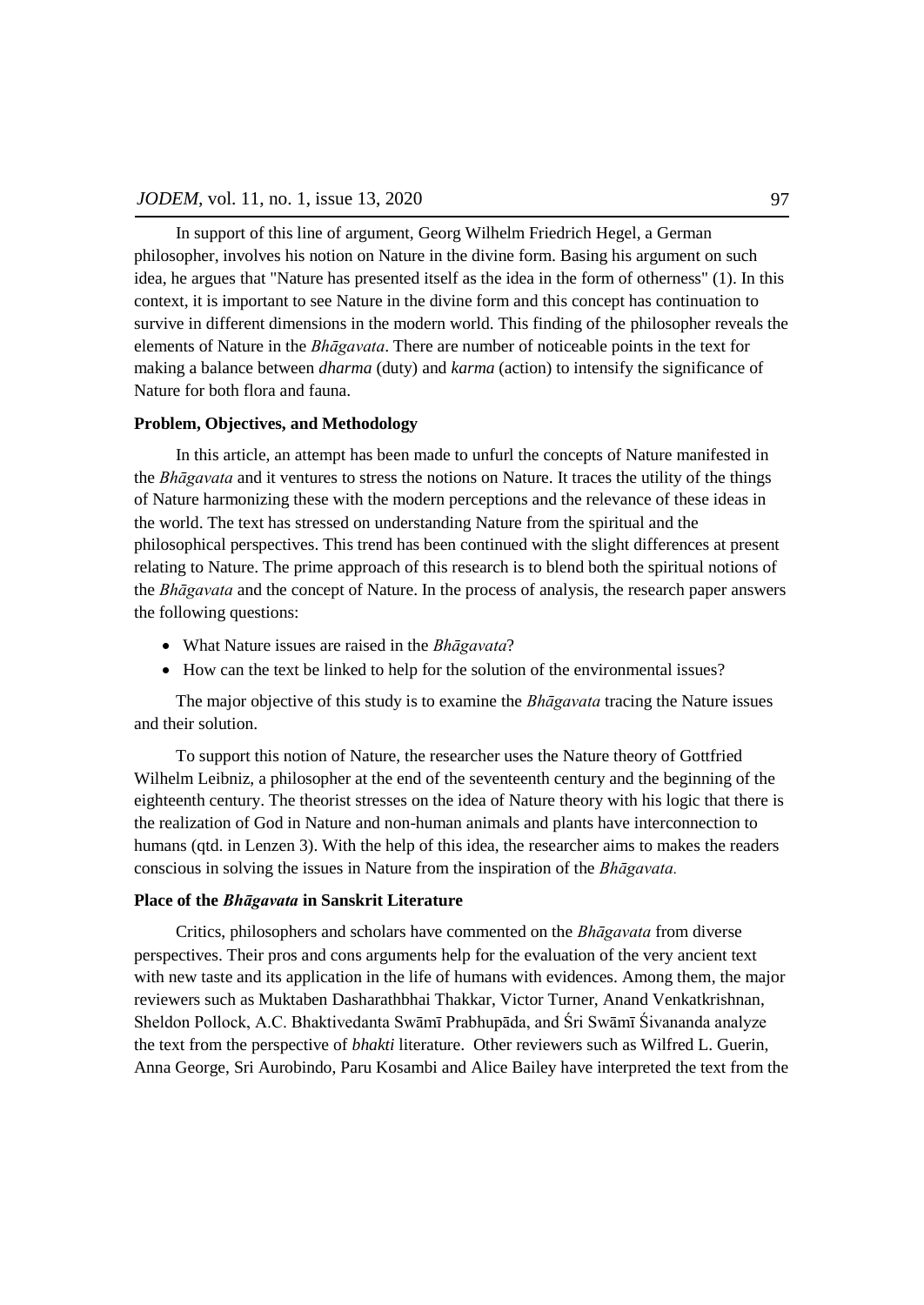mythical perspective. The reviewers on the *Bhāgavata* from other perspectives are N. Lenka, S. Nayak, Sasmita Sarangi, Devdutta Pattanaik and Swami Ranganathananda.

In a broader sense, Muktaben Dasharathbhai Thakkar, a modern critic, discusses on the processes of *bhakti* arguing that it begins from self-surrender and is ended with the union with God (5). In this context, it may be instructive to say that the path of *bhakti* leads to a devotee to the divine beings. It is a system of hero worship and the common humans show the sign of homage without raising any questions against him. Therefore, it is important to require *bhakti* for humans to have faith in their relation to the divine being. Victor Turner goes a step ahead from Thakkar when he associates his ideas to have good time for the background of *bhakti*. Elaborating his logic, he states: "Humbling and submission to ordeal, whether inflicted by self or others, goes with preparation for elitehood – whether in this world or the next" (39). From this discussion, it is important to remember that *bhakti* makes humans to be humble in their activities and behaviors. If yes, it may control in their needs and greed which may be the background for the establishment of the ideal society.

Anand Venkatkrishnan has different line of argument from Thakkar and Turner relating to *bhakti* and the critical thinker circulates his notion from argument. In his words: "S*ādhanabhakti* is only fruitful for those who have the requisite faith, which emerges from the same *Brahmanical* practices (*yajnādyanusthāna*) as does the desire to study *Vedānta*" (140). This review is apt to state the processes how one becomes successful in *bhakti* and in this connection, he writes ahead stressing on the rites of the *Vedas* for the success of *bhakti.* Frequent practice and special love with dedication are the bases in the completion of *Bhakti Yoga*. Sheldon Pollock has similar findings and the critic further explores and explains that one should restrict himself in the moral principles in *Bhakti Yoga* (54). With the examination of this notion, one can intensify that strict rules are the stands for the complication of *bhakti*. But this strictness in the rules is difficult to follow for humans in their mechanical lifestyle.

A.C. Bhaktivedanta Swāmī Prabhupāda formulates the same line of argument and the critic intellectually reaches everything from the level of *bhakti*. From this standpoint, he writes: "Engaging in these practical acts of *bhakti-yoga* will awaken a deep sense of fulfillment, happiness and enduring satisfaction" (6-7). This argument turns out to be valid because frequent practices in *bhakti-yoga* can bring changes in the activities of a devotee and he starts realizing the eternal peace and bliss. In this line of thought, one can say that *bhakti* is the base for inner satisfaction but modern mundane humans are in need of peace and self-satisfaction so that *bhakti* may be a path for them as a tonic for the solution of their problems. If there is same *bhakti* in Nature, humans never think to destroy her.

Śri Swāmī Śivananda contradicts to the other critics relating to *bhakti* and the critical thinker further explores *guru*-*bhakti* in the life of humans. From such perspective, he argues: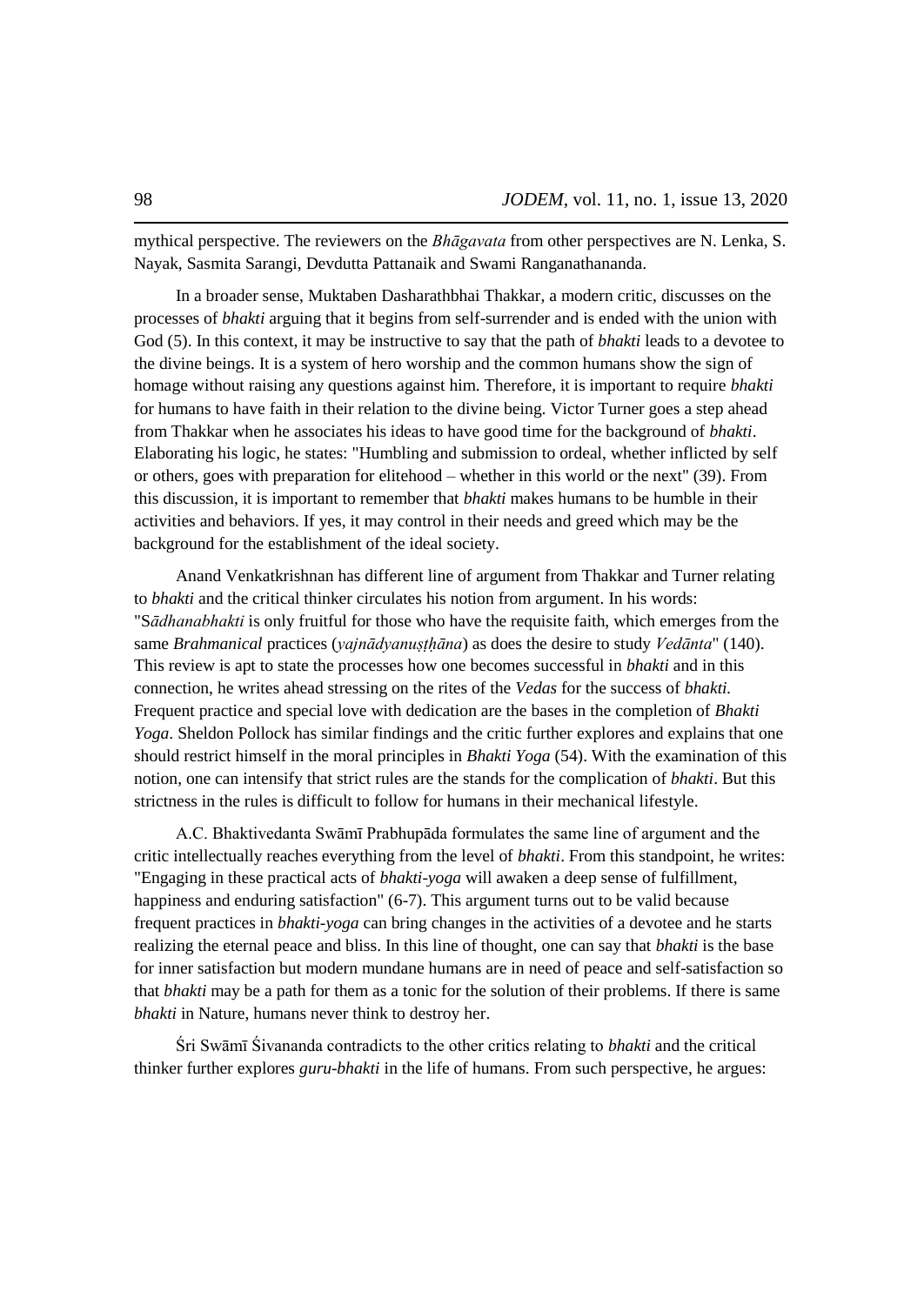"The true glory of *Guru–Bhakti* is indescribable. It is the *Yoga* par excellence for this age, which makes God appear here before you in flesh and blood and move with you in this very life" (1). While an examination of this notion, a modern human disputes with the critic because it is irrelevant to regard a *guru* as a divine being. *Guru-Bhakti* has its own importance and it instructs humans about the value of discipline and respect for others. Thus, the most agreeable factor concerning the matter from the above review is that the perspective of *bhakti* is useful for the analysis of *bhakti* literature in the highest level.

Krsna myth is a discussion among the scholars, analysts and critical thinkers. Major reviewers on the myth of Kṛṣṇa are Wilfred L. Guerin, Anna George, Sri Aurobindo and Paru Kosambi who have reviewed the myth of Kṛṣṇa from the perspective of king maker, master in rāsa *līlā*, Krsna's comparison with Hercules, a Roman mythical hero. The mythical interpretation of the analysts is varying different events of history. Wilfred L. Guerin et al extend the scope of Krsna's myth from their statements that Krsna myth is by nature collective and communal; it binds a tribe together in common psychological and spiritual activities" (160). But the critic on Kṛṣṇa myth relates to the psychological as well as the spiritual activities of the character.

Likewise, Anna George extends the scope of Kṛṣṇa myth by depicting the sufficient evidences about him as a king maker who gives justice to the suppressed people and selects a suitable king for them in that place (1). The interpreter attempts to analyse Krsna from the religious perspective. Krsna myth is the subject matter of discussion due to his miraculous activities in the western countries as well. The critic further intensifies that his miraculous activities surpass other mythical characters of the world (3). Kṛṣṇa myth is one of the much discussed subject matters in the modern time. Common people and even the scholars of the post-Vyasa era treat him as a human being and there is misconception in the superheroic myths of Krsna (Sivananda 3). The *Rāsa Līlā* and his taking the clothes of *gopīs* are misunderstood by the readers and the interpreters and they have commented relating to these two episodes in the myth of Kṛṣṇa. At the connotative level, the same manifestation signifies him as a different mythical character from others in the world. The reality is that the modern people, who have the system of monogamy comment on the system of polygamy and the freedom of women during the time of Kṛṣṇa. Modern social system invites criticism in the activities of Kṛṣṇa due to the differences in culture in the span of more than five thousand years.

In this connection, Sri Aurobindo has a little difference of argument from Sivananda regarding the mythical action of Kṛṣṇa. The analyst puts forward his ideas in an authentic version saying that as Kṛṣṇa displays his art of playing the flute in the forest of Vṛndāvan, both flora and fauna expresses happiness and they respond to the superhero. Aurobindo expresses in the mythical deeds of Lord Krsna by referring *Gopī Līlā*: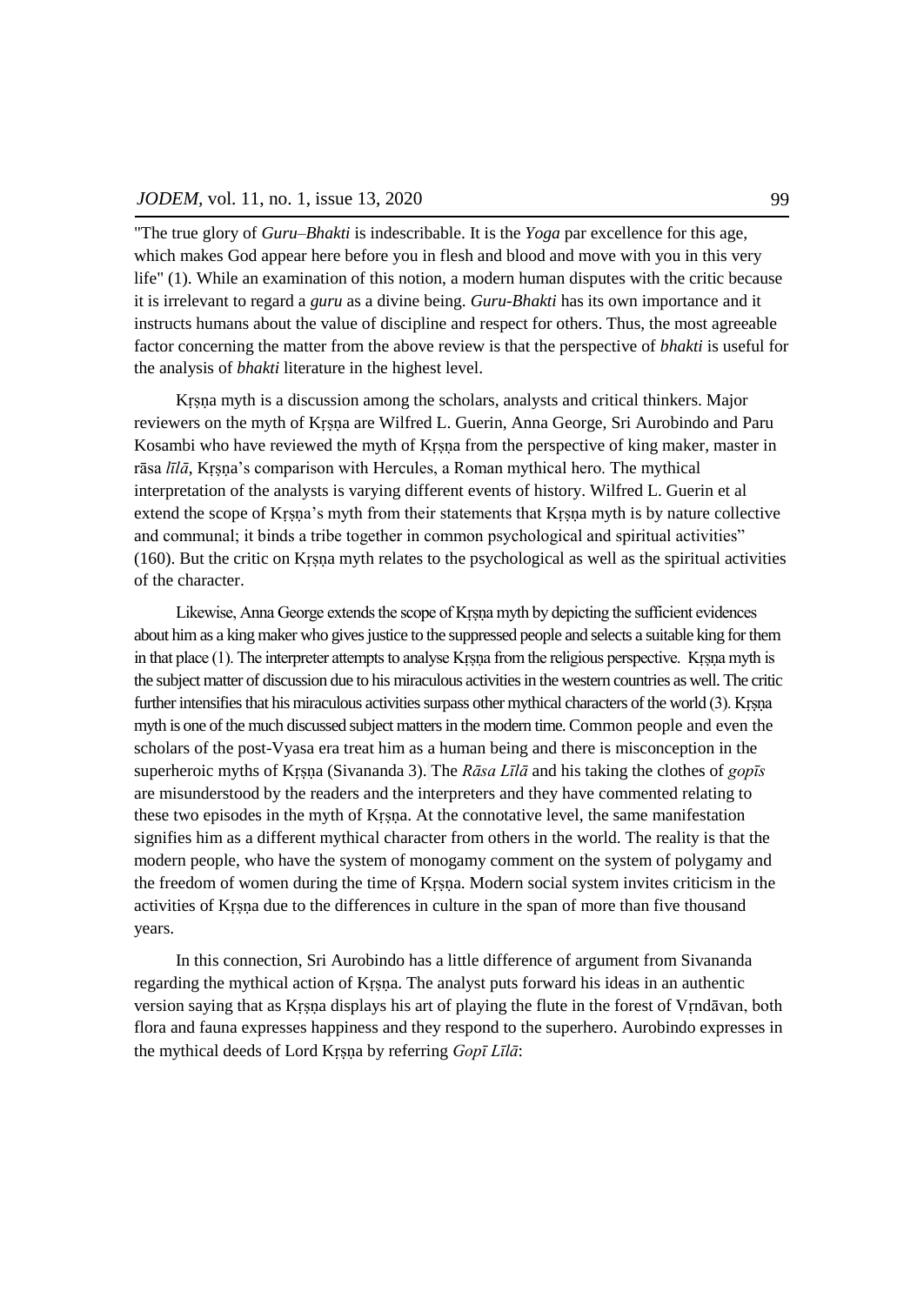The *l*<sub>*ld*</sub> of the *Gopts* seems to be conceived a something which is always going on in a divine Gokula and which projects itself in an earthly Vṛndāvana and can always be realized and its meaning made actual in the soul…. The writers of the Purāṇa took it as having been actually projected on earth in the life of the incarnate Kṛṣṇa. (426)

The mythical activities of Krsna related to the *gopts* of Vraja are debatable subject matters in the *Bhāgavata.* Vṛndāvana, the most favorite place of Kṛṣṇa, is the prime setting of his mythical actions. Vṛndāvana and Gokula are good places of the world because of the selection of Krsna for the performance of his playful activities. Similarly, the literature review on the *Bhāgavata* from other perspectives concentrates in its justice for judgment.

The same idea is ascertained by Sasmita Sarangi, a modern critic on the *Bhāgavata.* She goes a step ahead of the rest and deals with the same theme inscribing that a human should live a life based on morality and ethics (21). Explaining this statement, one can say that morality is the basic knowledge of the *Bhāgavata*. Unlike N. Lenka, S. Nayak and Sasmita Sarangi, Devdutt Pattanaik evaluates the *Bhāgavata* referring the dramatic tension created by the demonic rulers. He rests on the argument from his logic: "Gods created kings to prevent human beings from behaving like animals, and preying on the weak. But what could the gods do when kings themselves behaved like animals, justifying their actions ferociously?" (215). From this review of the critic, one can say that there are the demonic kings in the *Bhāgavata* such as Kaṁsa, Śishupāla and Jarāsandha who establish dictatorship in their kingdoms. Those rulers are the epitome of the modern mundane money-minded rulers who behave like animals and are unable to establish peace and prosperity in the life of the citizens. It traces that demons are the inner evil thoughts of humans and keep on thinking for their own benefits by creating problems in the life of others. Swami Ranganathananda has different line of argument on the judgment of the *Bhāgavata* from other critics. He further explains and explores that the *Bhāgavata* is a ripe and nectar-like fruit on the tree of the *Vedas* (8). Basing his argument on such idea, we come to know that the *Bhāgavata* traces the *Vedic* knowledge in brief form for the benefits of the modern humans.

Despite the analysis on the *Bhāgavata* from other perspectives, no one has interpreted the text from the lens of Nature yet. Thus, this research article deals with the projection of Nature in the *Bhāgavata*. This article is a modest attempt to explore the aspects of Nature in the text. The following discussion concentrates on the application of Nature theory with evidences in the *Bhāgavata*.

### **Projection of Nature**

The *Bhāgavata* intensifies Nature in the contradictory form in which happy and cruel forms of Nature are displayed. There are number of noticeable points about Nature in the text;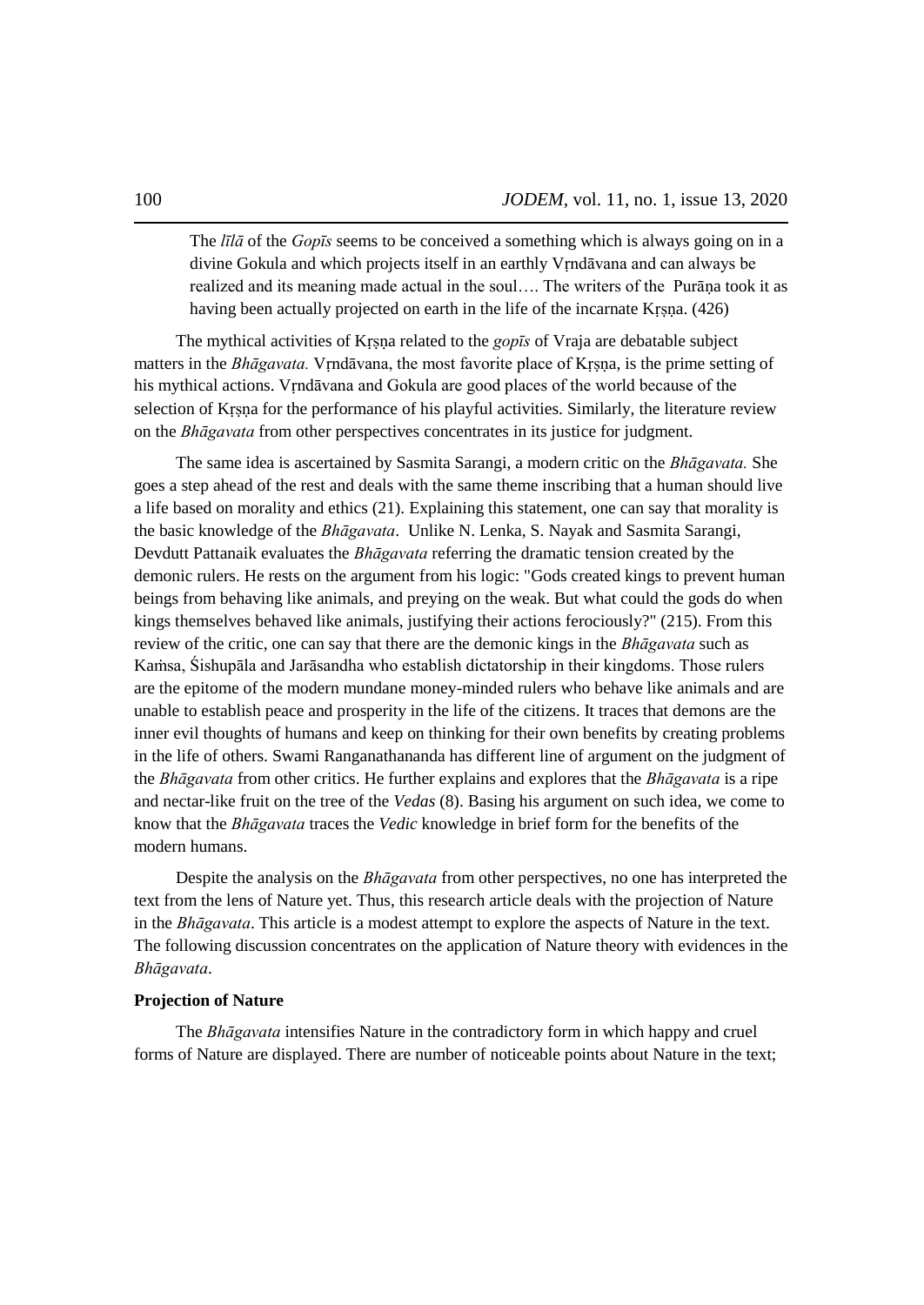and the creatures are affected positively from it. The analysis of the text discusses on the positive perspective of Nature that changes its form related with the activities of humans and other creatures in the environment. In this regard, Veda Vyāsa associates his ideas on the form of Nature from the character of Brahmā to the divine sage Nārada: "I create after the Lord's creation by His personal effulgence – known as *brahmajyoti*, just as when the sun manifests its fire, the moon, the firmament, the influential planets and the twinkling stars also manifest their brightness" (*Bhāgavata* 2.5.11). This discussion concentrates on the point that the *brahmajyoti* is the base for the origin of the sun, moon and fire. These three gifts of Nature make a harmony between flora and fauna in the universe. From this standpoint, one can say that the *brahmajyoti* is the base of Nature on this globe as well.

The *brahmajyoti* is the foundation stone for the origin of Nature. In the same line of argument, A.C. Bhaktivedānta Svāmī Prabhupāda writes in confirmation with his argument: "All luminaries in the sky are creations of the sun, the sun is the creation of the *brahmajyoti*, and the *brahmajyoti* is the effulgence of the Lord" (2. 5.12). In this line of logic, modern humans believe that the sun is the milestone for the origin of Nature on the earth. On the basis of this relation, the writer writes ahead: "The shore of the lake was surrounded by clusters of pious trees and creepers, rich in fruits and flowers of all seasons that afforded shelter to pious animals and birds, which uttered various cries. It was adorned by the beauty of groves of forest trees" (3.21.40). Basing his argument on such notion, the writer incorporates the scenario of Bindu-sarovara which is surrounded by trees and birds. In this connection, one can argue that the humans of the very ancient time had their faith in the significance of Nature. Explaining this statement, present readers come to know that the ecological balance in the *Paurānic* period had been better than the modern time.

On this background of Nature, Nelson Lance rests on the argument that forest, mountains, rivers, fruits and flowers are sacred for the *Hindus* from which they gain economic and physical strength (8). This logic turns out to be valid due to the special request and love of the *Hindus* to Nature. The relation between humans and Nature has occupied a considerable space in the *Bhāgavata*. In this text, sage Maitreya informs Vidura about the richness of Nature and to explain this idea further, Veda Vyāsa writes: *"*In that mountain valley flows a river Nirvindhyā. On the bank of the river are many *aśoka* trees and other plants full of *palāśā* flowers, and there is always the sweet sound of water flowing from a waterfall" (qtd. in Prabhupada 4.1.18). This discussion throws light on the joy of natural beauty on the bank of the Nirvindhyā River and it indicates harmony of beauty between the river and *aśoka* trees. What it does, however, is to try to address the use of water and plants for creatures concerning the environment.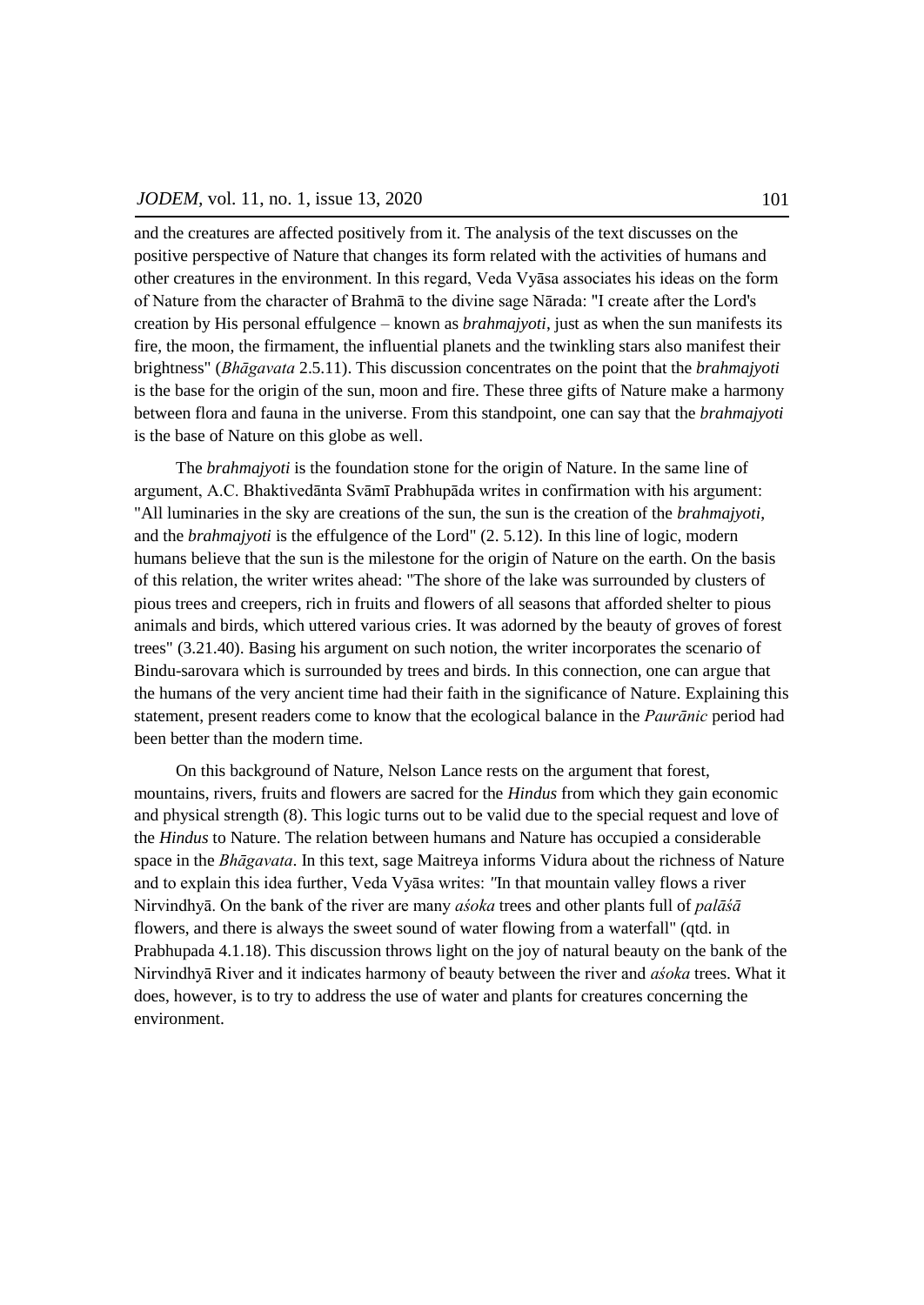Supporting this idea, K.L. Seshagiri Rao, a modern critic further explores: "The earth is our common home; humanity is our family"  $(36)$ . It is a positive sign that points to the fact that there is connection of humans to other creatures. This logic traces that similarities are drawn between flora and fauna in the *Bhāgavata*. From this standpoint, we can express next evidence for the confluence of idea on the same subject: "Fragrant water distilled from sandalwood and aguru herb was sprinkled everywhere on the lanes, roads and small parks throughout the city, and everywhere were decorations of unbroken fruits, flowers, wetted grains, varied minerals, and lamps, all presented as auspicious paraphernalia" (*Bhāgavata* 4.21.2). Furthermore, to look into the broader framework on Nature, the description of the scenario of King Pṛthu is reliable in this discussion. The forms of Nature such as food property and mineral property were highlighted in the very ancient time.

Under the condition of Nature, another evidence of Veda Vyāsa in the *Bhāgavata* postulates love of humans to animals in the very ancient time: "One should treat animals such as deer, camels, asses, monkeys, mice, snakes, birds and flies exactly like one's own son. How little difference there actually is between children and innocent animals" (7.14.9). The most agreeable factor concerning to the matter is that Nature had been in the condition without any disturbances by humans. During that time, everybody had been in happy condition from the harmony with Nature.

#### **Destructive Form of Nature**

Destructive form of Nature points out the negative relation of Nature to humans. The wrath of Nature is reflected in its destructive form and the characters remain in problems and they deal with the ferocious condition of Nature in the *Bhāgavata*. O.P. Dwivedi supports this idea and moving ahead in this line of argument, he is apt to state that the earth "is angered by the misdeeds of her children and punishes them with disasters" (10). Wonder, panic and pain are the destructive form of Nature in the text and they are drought, earthquake, flood, landslide, hurricane, tornado and *tsunāmī*. The *Bhāgavata* incorporates various evidences as the projection of destructive form of Nature.

Veda Vyāsa associates the ideas as the destructive form of Nature: "I then passed alone through many forests of bushes, bamboo, reeds, sharp grass, weeds and caves, which were very difficult to go through alone. I visited deep, dark and dangerously fearful forests, which were the play yards of snakes, owls and jackals"  $(1.6.13)$ . Explaining this statement, one clarifies that sage Nārada faces the ferocious form of Nature while he is going to nearby forest for penance. It traces that everybody should face risk to achieve something in his life. It remarks that humans can progress in their lives by making intimate relation to Nature. Everybody should have courage to get benefits from Nature by facing problems as the sage Nārada in the *Bhāgavata.* Thus, Nature is the base for the fulfillment of the human needs.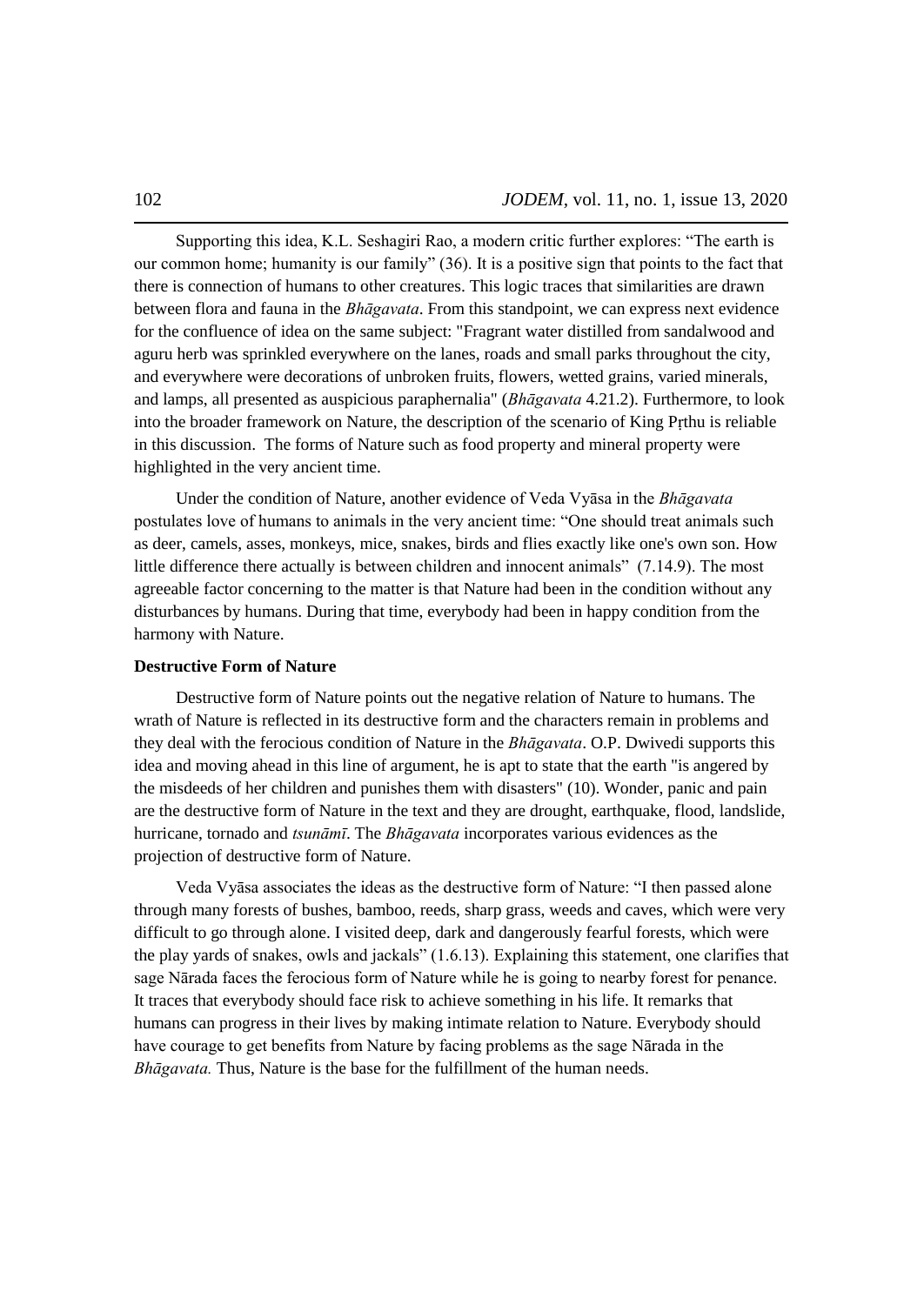In this line of thought, Lance Nelson notes that in the *Hinduism*, "there has been an appeal to traditional religious sensibilities in support of the environmental issues"  $(8)$ . Sage Nārada has religious faith so that nothing happens to him in forest during the time of penance due to his religious faith. Likewise, in the *Bhāgavata*, queen Kunti says to Krsna about the calamities in the life of humans: "I wish that all those calamities would happen again and again, for seeing You means that we will no longer see repeated births and deaths" (1.8.25). The above discussions confirm that humans have their trend to recall the divine being during the time of natural disasters. Keeping the same notion in mind, this finding focuses helplessness of humans during the time of disaster. It shows that for the prevention of the natural disaster, everybody should conserve the things of Nature.

In the similar vein, Mary Mcgee, a critic on Nature, focuses on the activities of humans for the invitation of the destruction of Nature. She prefers to use the word *Arthasāstra* for the depiction of the destructive form of Nature. In her argument: "The *Arthasāstra* has often been presented as a text that advocates the ends rather than the means, sacrificing ethics to political and economic gain" (79). This analysis supports the modern western view about the world which thinks that the world is a marketplace and the westerners destroy Nature. But the *Hindu*  philosophy believes that the world is *basudaivakutumbakam* [an extended family] and the *Hindus* are in favor of Nature. It further proves the destructive form of Nature in the *Bhāgavata* with evidence. According to the writer:

The Lord was pacified after killing those kings who were burdensome to the earth. They were puffed up with their military strength, their horses, elephants, chariots, infantry, etc. He Himself was not a party in the fight. He simply created hostility between the powerful administrators, and they fight amongst themselves. He was like the wind which causes friction between bamboos and so sparks a fire (1.11.34).

This discussion traces humans who have devilish intention for the destruction of Nature.

In this context, it may be instructive to intensify the judgment of Vasudha Narayanan. The annotator is apt to state that the explosion of population and the greed of humans destroy park and trees (292). In this context, Veda Vyāsa rightly writes: *"*Seeing the kings of the earth busy trying to conquer her, the earth herself laughed. She said: ‗Just see how these kings, who are actually playthings in the hands of death, are desiring to conquer me'" (Prabhupāda 12.3.1). Basing his argument on such idea, one can say that the modern rulers should take the responsibility of the destruction of Nature. The short-sighted rulers use the natural things not only for the fulfillment of their needs but also for their greed.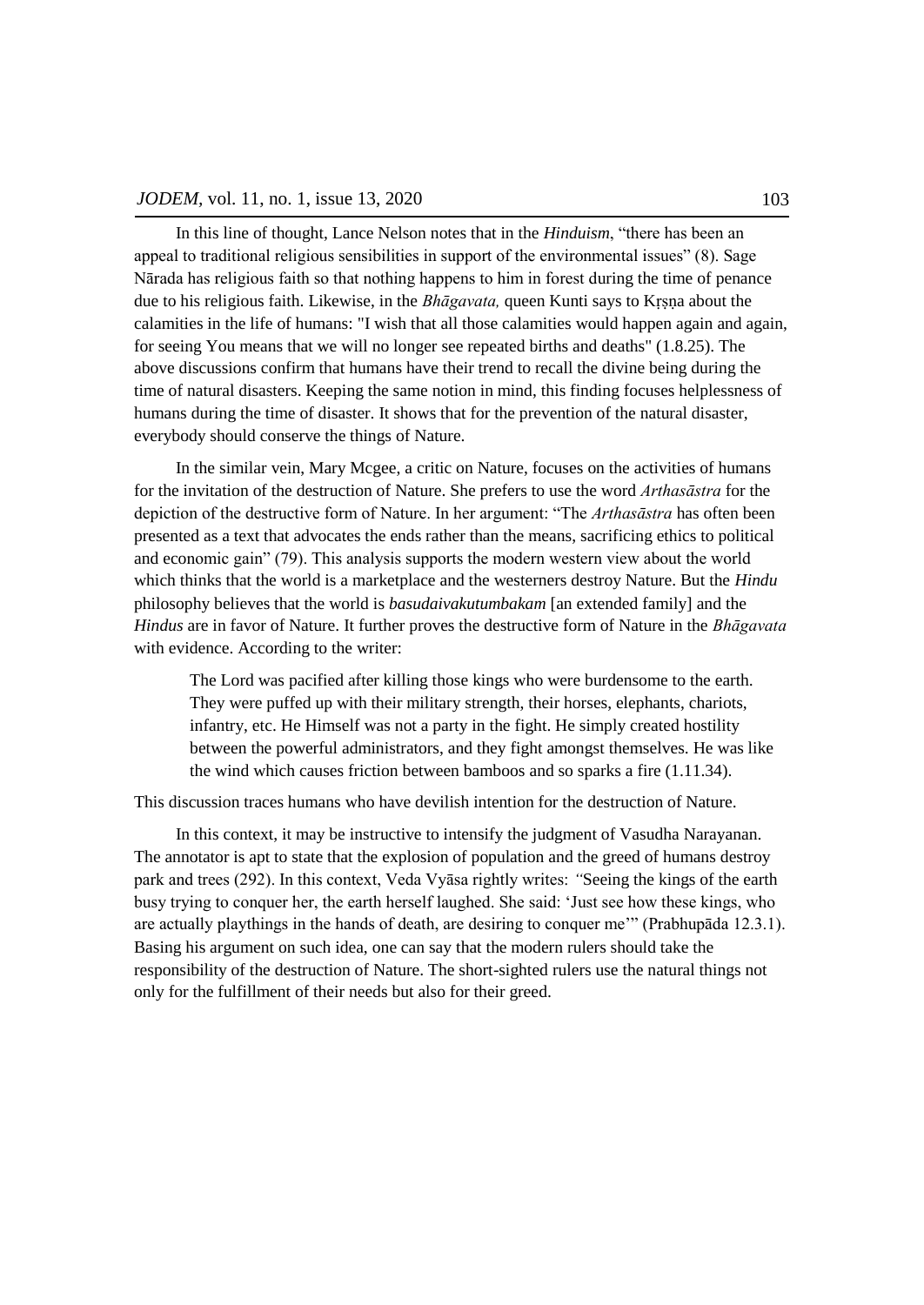### **Nature in** *Mahātmya*

The *Mahātmya* is an incantation of the supreme personality of Godhead for his deeds for the welfare of others. In this context, the *Bhāgavata* notes various evidences to conserve Nature. The similarities are drawn between the *Bhāgavata* and Nature in *Mahātmya* of the text which introduces Nature as the base of *Vedic* science and it symbolizes the fruits from the tree of the *Vedās*. Emphasizing the role of Nature in *Mahātmya*, Veda Vyāsa writes:

O expert and thoughtful men, relish *Śrīmad-Bhāgavatam*, the mature fruit of the desire tree of *Vedic* literatures. It is emanated from the lips of Śrī Śukadeva Gosvāmī and it is interesting for the readers which is full of instructive lessons. Therefore this fruit has become even more tasteful, although its nectarine juice was already relishable for all, including liberated souls. (1.1.3)

Elaborating this discussion, one states that there is analogy between the *Bhāgavata* and trees so that humans should preserve both of them.

In this connection, Ganesh Vasudeo Tagare, a modern critic, has commented the *Bhāgavata* as a form of *Vedic* tree. It is his understanding that the text is "the fifth *Veda*" (xvii) and concerning such argument, one can opine that there are some similarities between the *Vedas* and the *Bhāgavata*. From the perspective of Nature, both texts deal with the importance of Nature for creatures. We find same crux of logic when the writer presents his evaluative logic on Nature referring Kṛṣṇa in *māhātmya*. In this context, sage Maitreya, a major character of the text, further eulogizes the glory of Krsna referring his love to Nature: "The Lord was sitting, taking rest against a young banyan tree, with His right lotus foot on His left thigh, and although He had left all household comforts. He looked quite cheerful in that posture" (3.4.8). This explanation further supports that Krsna is fond of remaining in the natural world.

C. L. Goswāmi forwards the same kind of logic arguing that Kṛṣṇa reclines against a young *Aśwattha* tree (147) which hints his love of the natural world. From this extension of logic, people come to know that the pastoral superhero loves trees and pasture. It is necessary to follow the activities of the superhero to revere and preserve Nature. The writer has gone a step ahead when he associates his idea of Nature to Krsna. On the basis of this relation, queen Kunti, the mother of the Pāndava brothers posits Kṛṣṇa as the derivation of Nature in the text. To support the idea of Nature, she prays the superhero: "All these cities and villages are flourishing in all respects because the herbs and grains are in abundance, the trees are full of fruits, the rivers are flowing, the hills are full of minerals and the oceans full of wealth. And this is all due to Your glancing over them"] (1.8.40). This discussion intellectually reaches to the conclusion that the *Bhāgavata* is the base of natural things. This invocation remarks that the superhero has his role to enrich the valuable production of Nature. The above description shows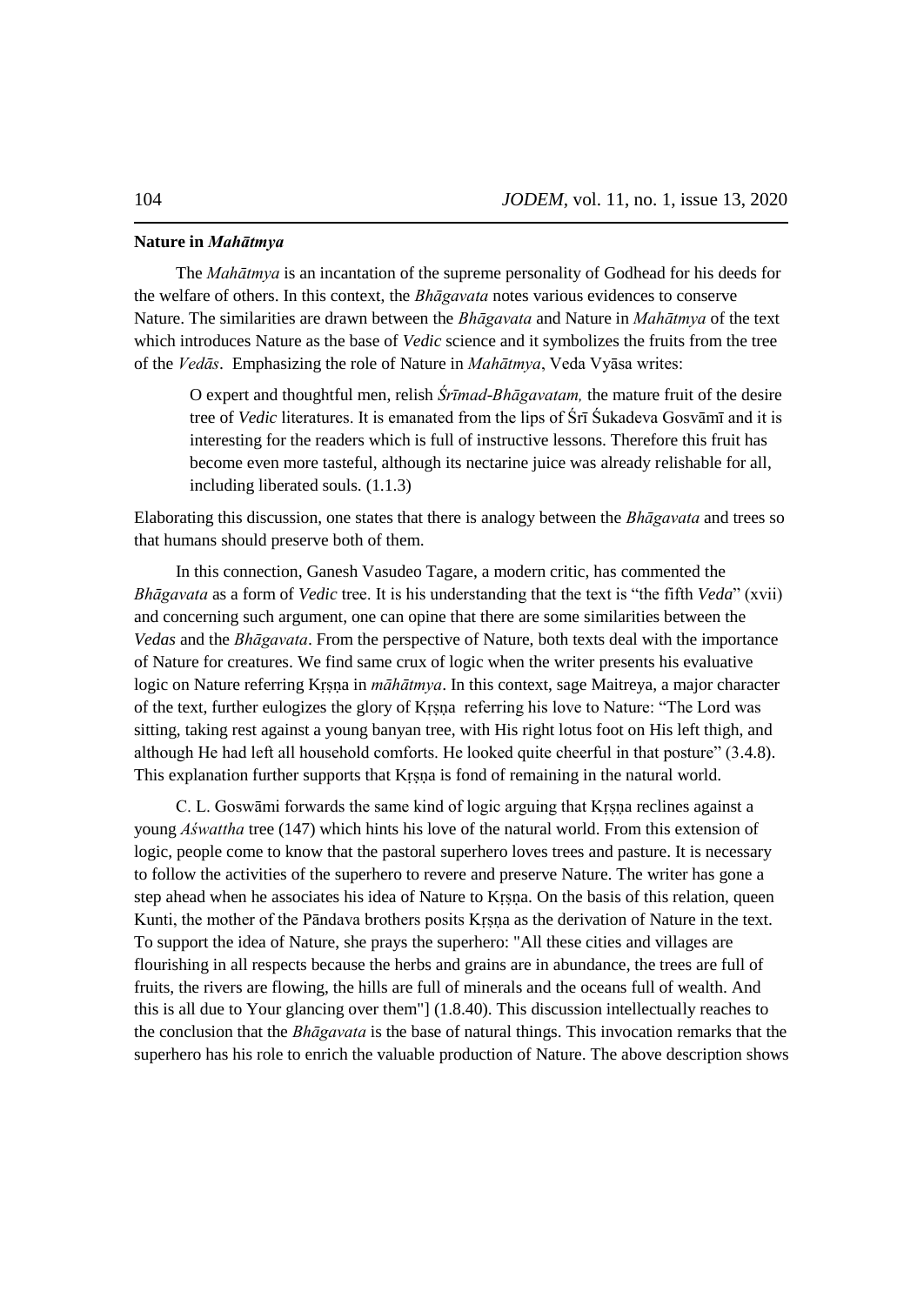that the *māhātmya* provides the ground for interpretation on the worth of Nature in the *Bhāgavata*. From this standpoint, we can state that the *māhātmya* raises the issues of Nature

#### **Nature in the Union of Characters**

At the denotative level, the *Bhāgavata* formulates the union of characters at the beginning of the text for the performance of *yagña* in Naimīṣārṇya forest to strengthen the spiritual values. The congregation of eighty-eight thousand sages headed by Saunaka to perform *yagña* (Prabhupāda 60) has confirmation for the continuation of the *Vedic* path. In this connection, "Once, in a holy place in the forest of Naimisāranya, great sages headed by the sage Śaunaka assembled to perform a great for thousand-year sacrifice for the satisfaction of the Lord and His devotees"  $(1.1.4)$ . The expression explicates that the sages had not selected the venue of urban area but they chose in the middle of forest for the performance of *yagña*. It traces that the humans of the very ancient time had had their special homage to Nature. In the same way, the modern civilized humans should learn how important the Nature is in their lives.

Veda Vyāsa intellectually ponders on the union between flora and fauna in the text; and this confluence is possible when there is no problem in Nature due to the ecological balance from the awareness of humans to Nature in the state of king Yudhishthira. Moving ahead in this line of logic, he formulates his notions: "During the reign of Maharaja Yudhishthira, the clouds showered all the water that people needed, and the earth produced all the necessities of man in profusion. Due to its fatty milk bag and cheerful attitude, the cow used to moisten the grazing ground with milk"  $(1.10.4)$ . The rain symbolizes fertility in the kingdom of Yudhishthira and it causes the union of humans, cows and other animals. Thus, one cannot deny the fact that Nature flourishes if humans and other creatures remain happy without creating any problems in the environment.

In Nelson Lance's analysis on Nature, there is the significance of the law of good *karma*  (actions) which can make a union among humans in the harmony with Nature (18). Elaborating this notion, modern humans are encouraged to perform good *karmas* for maintaining the ecological balance in Nature. In the *Bhāgavata*, the role of king Pṛthu is to make a union among his citizens by providing food during the time of famine. In the words of the writer: "The king founded many types of villages, settlements and towns and built forts, residences for herdsmen, stables for the royal camps, mining places, agricultural towns and mountain villages" (4.18.31). Giving an overview in the activities of king Pṛthu, people intensify that the king is the base for the foundation of many villages.

In this line of argument, the writer incorporates for the union of characters relating to the works of king Priyavrata in the *Bhāgavata*. In writer's view: "To stop quarrelling among different people, Mahārāja Priyavrata marked boundaries at rivers and the edges of mountains and forests so that no one would trespass upon another's property" (Prabhupāda 5.1.40).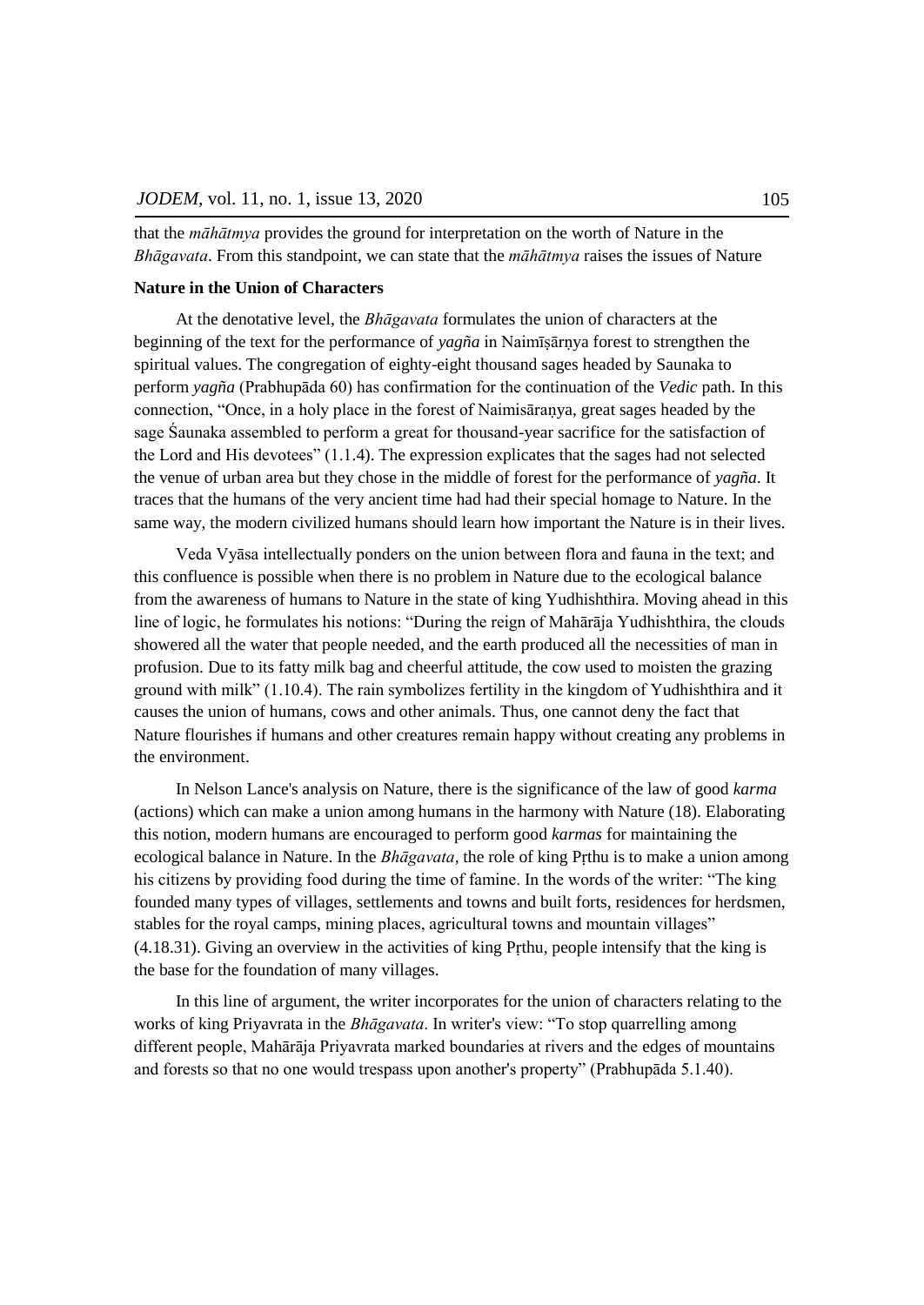Elucidating this discussion, Ranchor Prime believes that king Priyavrata had his skill how to make a union among citizens establishing peace in society. Thus, from the preceding evidences, one can conclude that the *Bhāgavata* teaches to the humans how to establish peace in society for the solution of the environmental issues.

### **Nature in the Separation of Characters**

Nature obliges many characters of the *Bhāgavata* to separate each other due to their submissiveness to environment. The natural forces create obstruction in their lives and they have an obligation to separate on the basis of time, situation and circumstances. Many characters get eternal pleasure from their penance in separation and this concept points out that separation is necessary either to have perfection in knowledge or to please other characters during the time of reunion. At the beginning of the text, Veda Vyāsa posits the significance of separation of king Parikshit from his state and family: "He was a great emperor and possessed all the opulence of his acquired kingdom. He was so exalted that he was increasing the prestige of the Pāndu dynasty". Then he questions: "Why did he give up everything to sit down on the bank of the Ganges and fast until death?" (1.4.10). This realization of separation is meaningful in the text because king Parīkṣhit comes to know as the curse of sage Śṛiṅgī that he dies within seven days. During this time, it is the prime concern of Parīkṣhit to have separation for the shelter of Nature before the time of death.

Keeping the same notion in mind, the argument forwarded by Ranchor Prime is considerably significance in this context. For the validity of this idea, he argues that "he had retired from working life to devote himself to religion" (15). This discussion postulates that the separation of king Parīkshit from his regime and family is for the sake of spiritual life after his demise. The extension of this logic can be found in the *Bhāgavata* from the expression of Arjuna:

I have the very same Gāṇdīva bow, the same arrows, the same chariot drawn by the same horses, and I use them as the same Arjuna to whom all the kings offered their due respects. But in the absence of Lord Kṛṣṇa, all of them, at a moment's notice, have become null and void. It is exactly like offering clarified butter on ashes, accumulating money with a magic wand or sowing seeds on barren land (1.15.21).

With this conditioning, one can argue that the life of Arjuna is like an electric bulb without electrical energies from a power house in the absence of Krsna. After the destruction of Nature, human situation becomes as the condition of Arjuna without the superhero. On the basis of this separation, Arjuna realizes his condition in the absence of Krsna.

The most visible Nature aspect in the separation of character of this epic is Kardma Munī's penance on the bank of Saraswati River. His separation from others is the matter of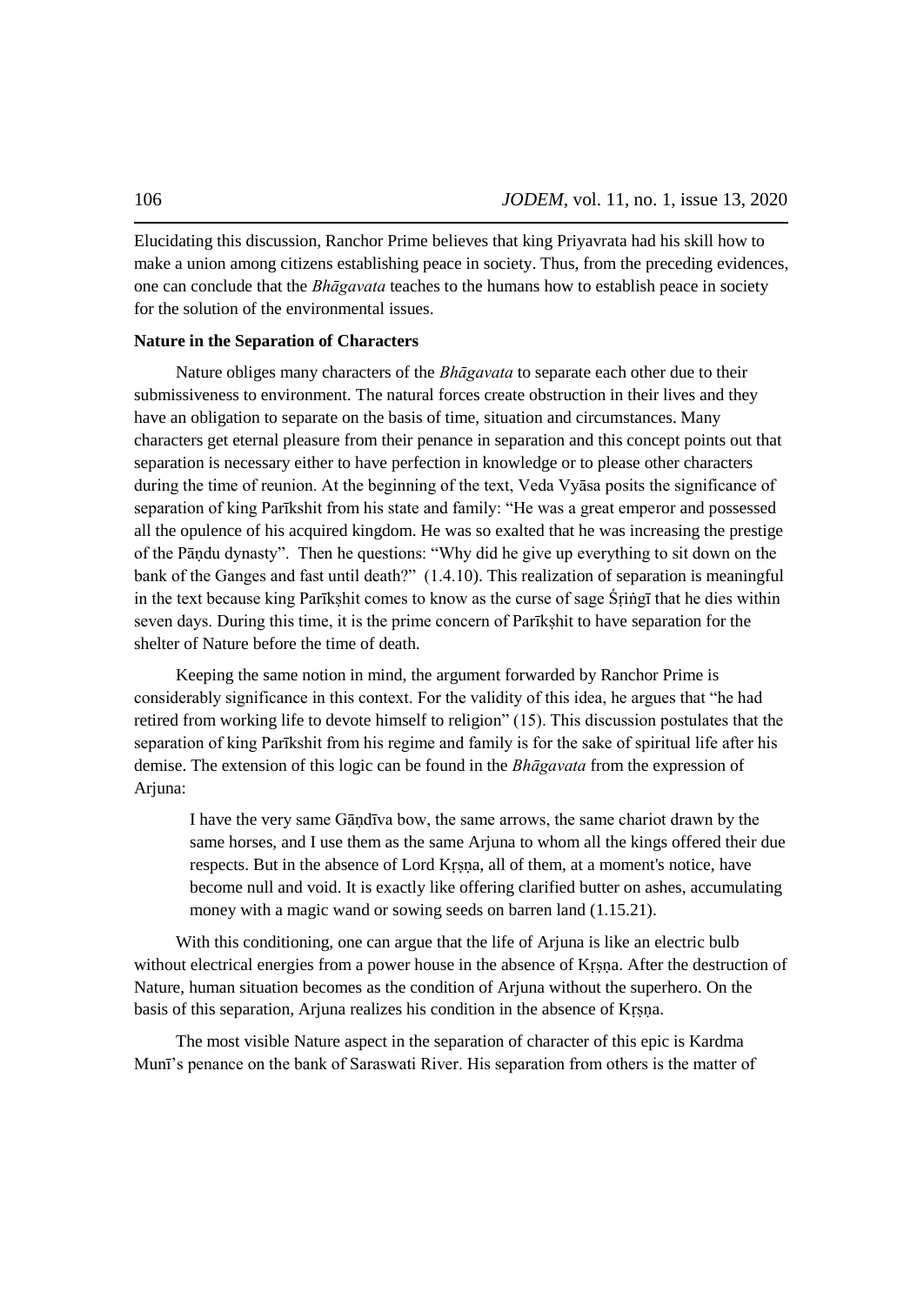discussion in the text. To highlight this notion, sage Maitreya says to Vidura: "Commanded by Lord Brahmā to beget children in the worlds, the worshipful Kardama Muni practices penance on the bank of the Sarasvatī for a period of ten thousand years" (3.21.6). This discussion establishes Nature as a basis for the sign of fertility from the separation of the Kardama Muni from other characters in the *Bhāgavata*. From this perspective, one might be tempted to say that the people of the very ancient time used to take the shelter of Nature for the completion of their aims and sage Kardama is an example of it. In the connection of this notion, G. Naganathan stresses that *Hinduism* has laid the stress on individual purification (19) after the separation from others in a secret place of forest. Thus, Nature's issues are in focus during the time of separation of the sage Kardama in the text.

In the same context, it is important to note that king Bharata is separated from others and goes to have intimacy with Nature on the bank of Gandaki River. In the view of the compiler: ―In the garden of Pulaha-āśrama, Mahārāja Bharata lived alone and collected a variety of flowers, twigs and *tulasi* leaves. He also collected the water of the Gandaki River, as well as various roots, fruits and bulbs"  $(5.7.11)$ . Elucidating this statement, one can clarify that separation of king Bharata from others and his shelter in the natural world is reliable for the establishment of his identity in the *Bhāgavata*. Keeping the same article in mind, Paul W. Taylor argues: "*Dharma* provides guidelines for how the individual and society are to function" (125). In this connection, humans should learn in the use of Nature for knowledge as king Bharata. For the enhancement of guideline for modern society, it is necessary to make friendship with Nature and humans can gain knowledge and other benefits from it.

Keeping the scenario of separation and the help of Nature at the centre of theme, Veda Vyāsa depicts separation between selfish rulers and the condition of citizens in the *Bhāgavata*: ―Harassed by famine and excessive taxes, people will resort to eating leaves, roots, flesh, wild honey, fruits, flowers and seeds. Struck by drought, they will become completely ruined" (12.2.9). This projection of Nature of the *Bhāgavata* elaborates the consequences of the civilians from the separation with the rulers in the *Kalīyuga*. When the exploitation is beyond limitation, there will be obligation of the common people to take the shelter of Nature by eating leaves, roots, fruits and flowers. One can see this kind of scenario in poor countries such as Ethiopiā and Somāliyā where citizens have compulsion to eat wild roots and fruits for survival from the excessive taxes of the government. The above discussed notions conclude that the role of Nature is in the positive sense during the time of separation among the characters in the different modes of life in the *Bhāgavata*.

### **Conclusion**

Veda Vyāsa's use of the projection of Nature in the *Bhāgavata* has appropriate relevance to the humans being a text of very ancient times. This article shows that Nature is helpful and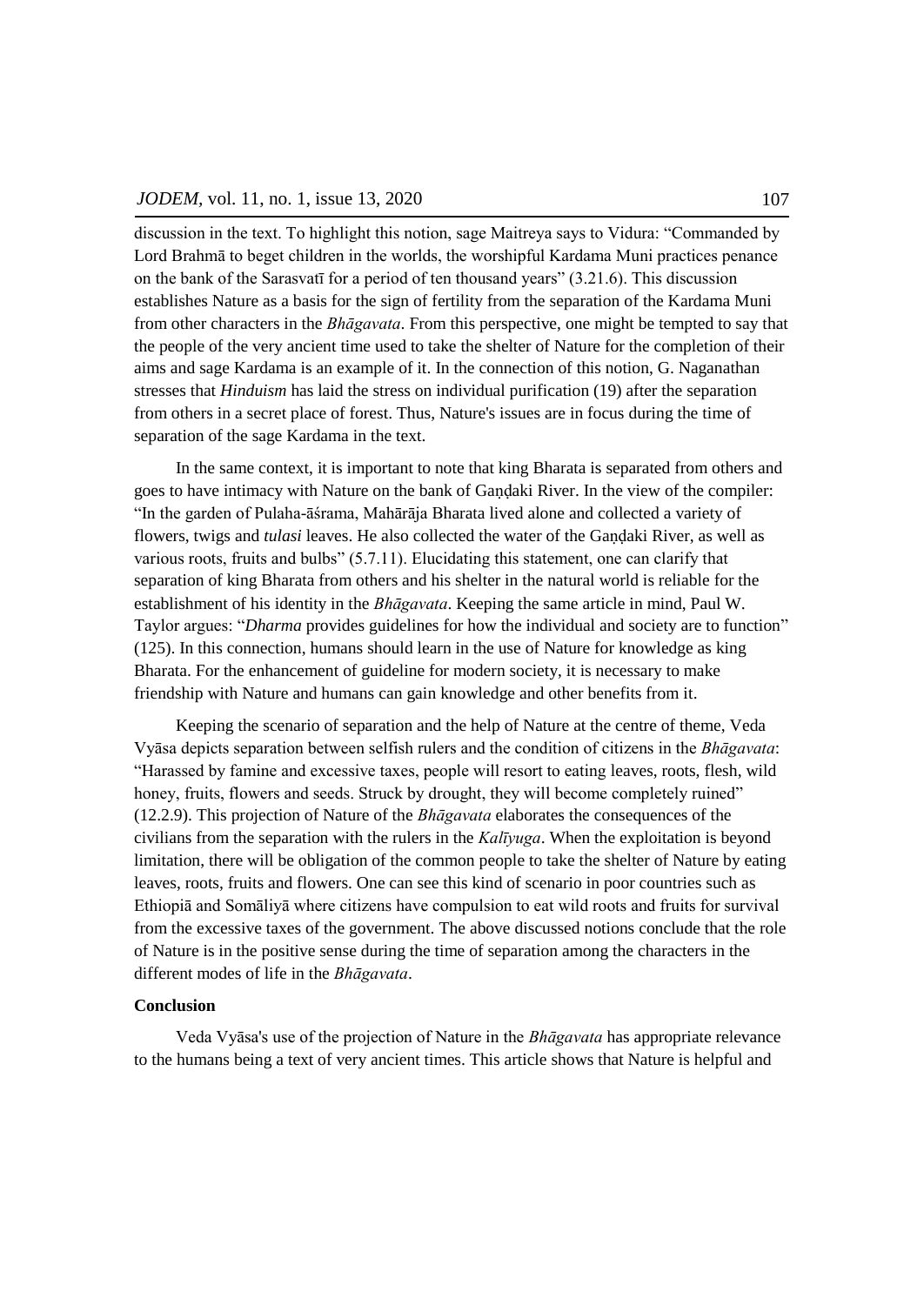cooperative for humans and other creatures; but the destructive form of Nature becomes merciless and the creatures feel problems from it. If humans destroy Nature, they are bound to face its destructive form. Similarly, in *mahātmya*, the text intensifies the analogy of the divine being to Nature and the modern humans are motivated to love Nature and to conserve it as a divine form.

Likewise, Nature has the role to make a union and separation among the *Paurānic*  characters according to time and situation. It plays the role for the union among humans and other creatures and she causes happiness among them and they regard Nature in positive sense for making a good relationship among them. Nature also creates situation for the separation of characters either for the sake of penance or self-realization. The *Bhāgavata* directs the humans for the solution of the environmental problems. Thus, it is essential to analyze the text academically in the present context to motivate the modern readers to address the environmental issues.

## **Works Cited**

- Bhattacharjee, Mausumi. *Environmental Concept as Reflected in the Mahābhārata: Its Relevance in the Modern World.* PhD Dissertation. The Faculty of Arts. Guhati University, 2012.
- Chattopadhyaya. D.P. *History of Science, Philosophy and Culture in Indian Civilization*. 4th ed. Munshiram Manoharlal, 2012.
- Dwivedi, O. P. *Dhārmic Ecology*. 3rd ed. Harvard UP, 2000.
- Goswāmī, C. L. *Śrimad Bhāgavata Mahāpurāna*. 13th ed. Gita Press, 2014.
- Guerin, Wilfred L. et al. *A Handbook of Critical Approaches to Literature*. 4th ed. Oxford UP, 1999.
- Hegel, Georg Wilhelm Friedrich. *The Philosophy of Nature*. hegel.net/en/pdf/Hegel-Enc2 philNature.pdf
- Kosambi, Paru. *Krishna.* https://www.konsula.com/en/dokter/...paru...faal-
- Lenka, N. *Srimad Bhāgavatare Lokasiksamulaka Upadana* [*Contribution of the Bhāgavata in the Folk Literature*]*.* PhD Dissertation, Department of *Hindi*. Utkal University, 1985.
- Lenzen, Wolfgang. *Leibniz's Ontological Proof of the Existence of God and the Problem of Impossible Objects.* page.mi.fu-berlin.de > papers > Lenzen2016 Leibniz [\\_Ontological\\_Proof by W Lenzen-](http://page.mi.fu-berlin.de/cbenzmueller/papers/Lenzen2016_Leibniz_Ontological_Proof.pdf) [Cited by 7](https://scholar.google.com/scholar?sxsrf=ACYBGNSXySTHrwxtLuIwme31QPztu4b32A:1577910416595&uact=5&um=1&ie=UTF-8&lr&cites=12711014953403932328) - [Related articles](https://scholar.google.com/scholar?sxsrf=ACYBGNSXySTHrwxtLuIwme31QPztu4b32A:1577910416595&uact=5&um=1&ie=UTF-8&lr&q=related:qN5RGMGYZrBf7M:scholar.google.com/)
- Mcgee, Mary. *[State Responsibility for Environmental Management: Perspectives from Hindu](http://page.mi.fu-berlin.de/cbenzmueller/papers/Lenzen2016_Leibniz_Ontological_Proof.pdf)  Texts on Polity,* edited by [Kristopher Key Chapple and Mary Evelyn Tucker. 3rd ed.](http://page.mi.fu-berlin.de/cbenzmueller/papers/Lenzen2016_Leibniz_Ontological_Proof.pdf)  [Harvard UP, 200.](http://page.mi.fu-berlin.de/cbenzmueller/papers/Lenzen2016_Leibniz_Ontological_Proof.pdf)
- Menon, Ramesh. *Bhāgavata Purāna*[. 4th ed. Rupa Publication, 2016.](http://page.mi.fu-berlin.de/cbenzmueller/papers/Lenzen2016_Leibniz_Ontological_Proof.pdf)

Naganathan, G. *Ecological Spirituality*: *[Hindu Scriptural Perspectives](http://page.mi.fu-berlin.de/cbenzmueller/papers/Lenzen2016_Leibniz_Ontological_Proof.pdf)*. New Age Books, 2004.